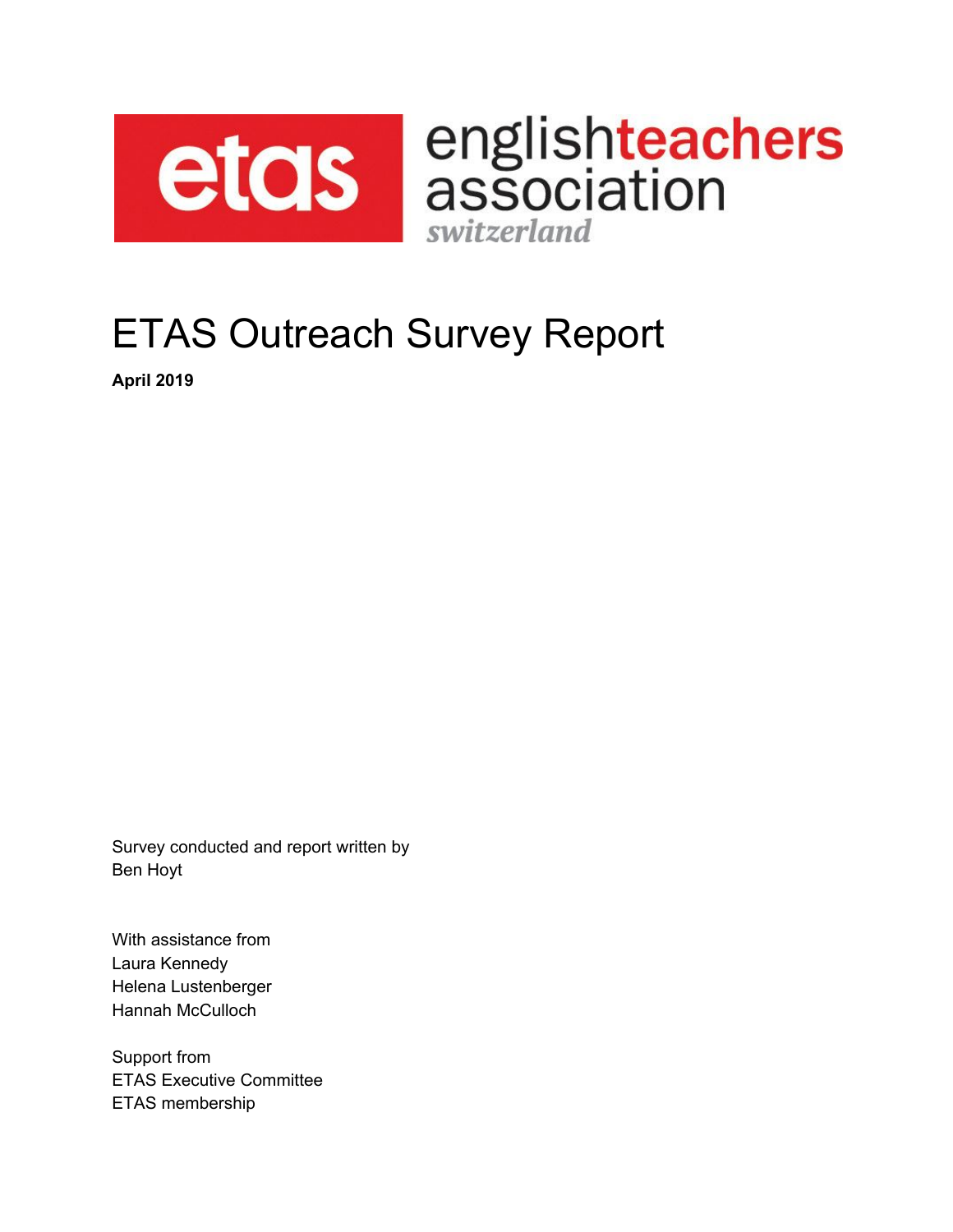#### **Table of contents:**

| 1: Overview of respondents                                                              | $\boldsymbol{2}$ |
|-----------------------------------------------------------------------------------------|------------------|
| 2: Annual Conference attendance and feedback                                            | $\boldsymbol{2}$ |
| Feedback from attendees                                                                 | $\overline{2}$   |
| Feedback from non-attendees                                                             | 3                |
| 3: How important are teachers associations are for English teachers in Switzerland?     | 4                |
| Responses of members and non-members                                                    | 4                |
| Response by age                                                                         | 4                |
| Response by primary teaching environment                                                | 5                |
| Why did you say, '5, teachers associations are extremely important'?                    | 5                |
| Why did you say, '4, teachers associations are very important'?                         | 5                |
| Why did you say, '3, teachers associations are somewhat important'?                     | 5                |
| Why did you say, '2, teachers associations are not very important'?                     | 6                |
| Why did you say, '1, teachers associations are not at all important'?                   | 6                |
| 4: What are the biggest benefits of membership?                                         | 7                |
| 5: Why aren't you a member?                                                             | 7                |
| Freelance and self-employed teachers                                                    | $\overline{7}$   |
| Private school teachers                                                                 | $\overline{7}$   |
| State school teachers                                                                   | $\overline{7}$   |
| What changes would make you want to be a member?                                        | $\overline{7}$   |
| 6: What is the most important change ETAS has to make to be attractive to other English |                  |
| teachers in Switzerland?                                                                | 8                |
| Suggestions from non-members                                                            | 8                |
| Freelancers                                                                             | 8                |
| Private school teachers                                                                 | 8                |
| State school teachers                                                                   | 8                |
| Suggestions from our members                                                            | 8                |
| Freelancers                                                                             | 8                |
| Private school teachers<br>State school teachers                                        | 9                |
|                                                                                         | 9                |
| 7: Discussion                                                                           | 9                |
| <b>Conclusion</b>                                                                       | 10               |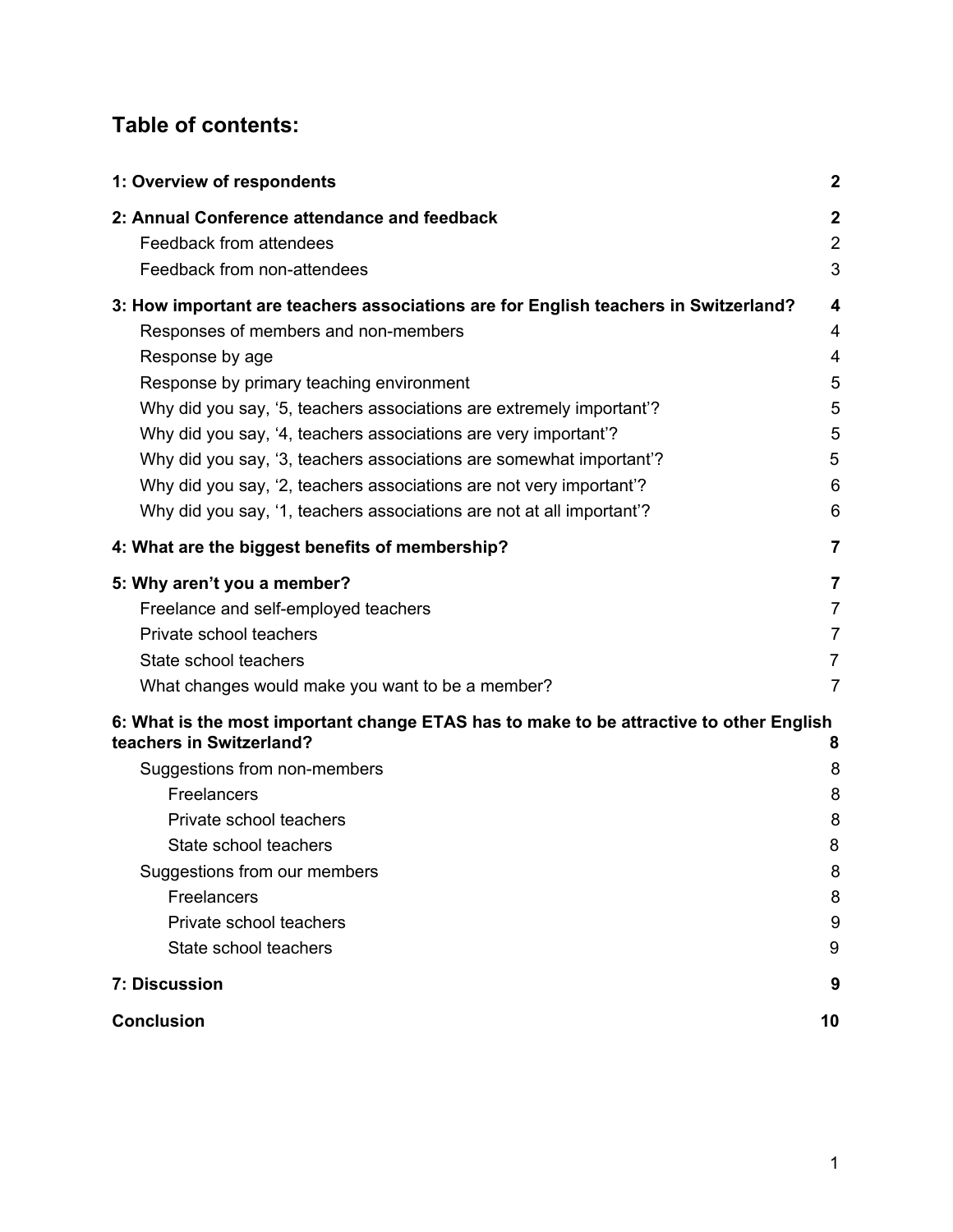## <span id="page-2-0"></span>1: Overview of respondents

There were 104 unique responses to the survey, which was conducted in February 2019. Responses were requested by personal emails to colleagues, the ETAS newsletter and ETAS social media channels, as well as by ETAS members to their colleagues. Responses came from across Switzerland, participants named the following cities as being closest to them: Zurich (29), Bern (23), Geneva (8), Lausanne (8), St Gallen (8), Basel (7), Luzern (7), Chur (4), Lugano (3) and Sion (3).

52% of respondents (53) were current ETAS members, 23% (23) were no longer members and 25% (25) had never been members.

Of those who chose to answer the question, 38% of respondents (37) worked primarily in a state school, 39% (38) worked primarily in a private school and 23% (23) worked primarily as a freelancer or were self-employed. 8 respondents indicated they were retired teachers.

### <span id="page-2-1"></span>2: Annual Conference attendance and feedback

#### <span id="page-2-2"></span>Feedback from attendees

34 respondents attended the 2019 Annual Conference and AGM with the most common response (14) being, 'I always attend ETAS events'. 10 said the location was convenient and 7 said they connect with friends.

Respondents were asked how we can make the event more popular next year. Their free responses are summarised as follows:

- shorter event (one day) (3x), finish Sunday after lunch
- schmoozing time, mingling time, longer breaks
- advertise in professional journals, promote the event in neighbouring countries, make programme available earlier, have a theme for the event
- examine the format of presentations, have poster presentations or shorter presentations, swap-shop session
- $\bullet$  incentives for members to bring a  $+1$
- offer scholarships
- make it more pertinent to public school teachers
- more presentations for experienced teachers, clear labelling of audience experience levels (x2), better correspondence between description and content of presentation
- change cantons each year, go into western Switzerland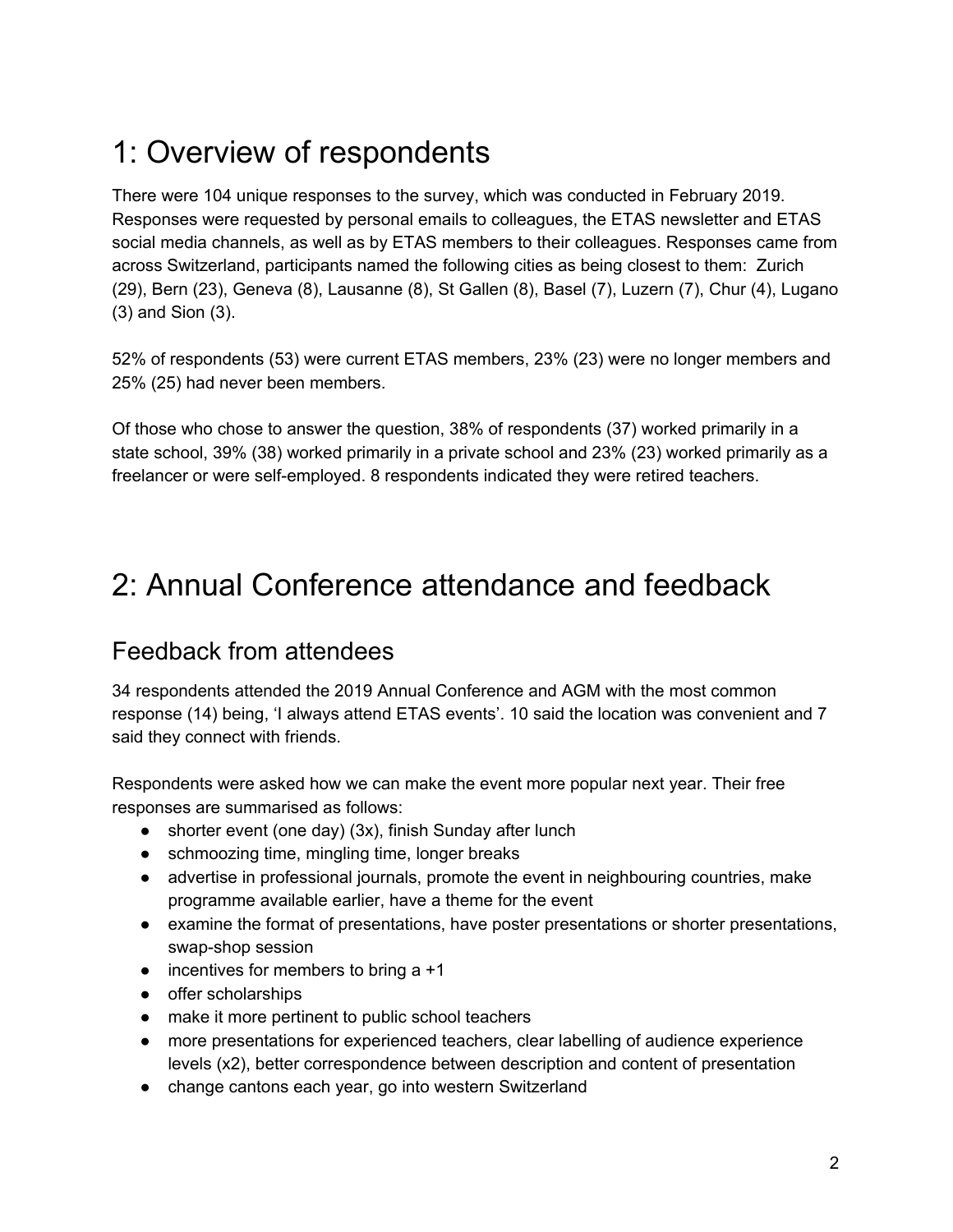● change the date, combine it with PD Day

#### <span id="page-3-0"></span>Feedback from non-attendees

42 respondents did not attend the 2019 Annual Conference and AGM. 20 of these were ETAS members, and the main reason (14) indicated for non-attendance was that they had other plans that day. 2 members said it was too far away (these members were located near St Gallen and Sion). Of the 21 non-members who didn't attend, 7 said they had other plans, 4 said it was too expensive, 3 said they didn't need any professional development and 2 said it was too far away (they were based near Geneva and Bern).

Suggestions from non-attendees for how we can make the event more popular next year are summarised below:

- 'the conference format needs refreshing', this person suggested live lessons, collaborative workshops, fewer talks, fishbowl discussions and panel debates as ideas
- issues like scarcity of work and low pay should be addressed
- less time spent on ETAS business which wasn't relevant for non-members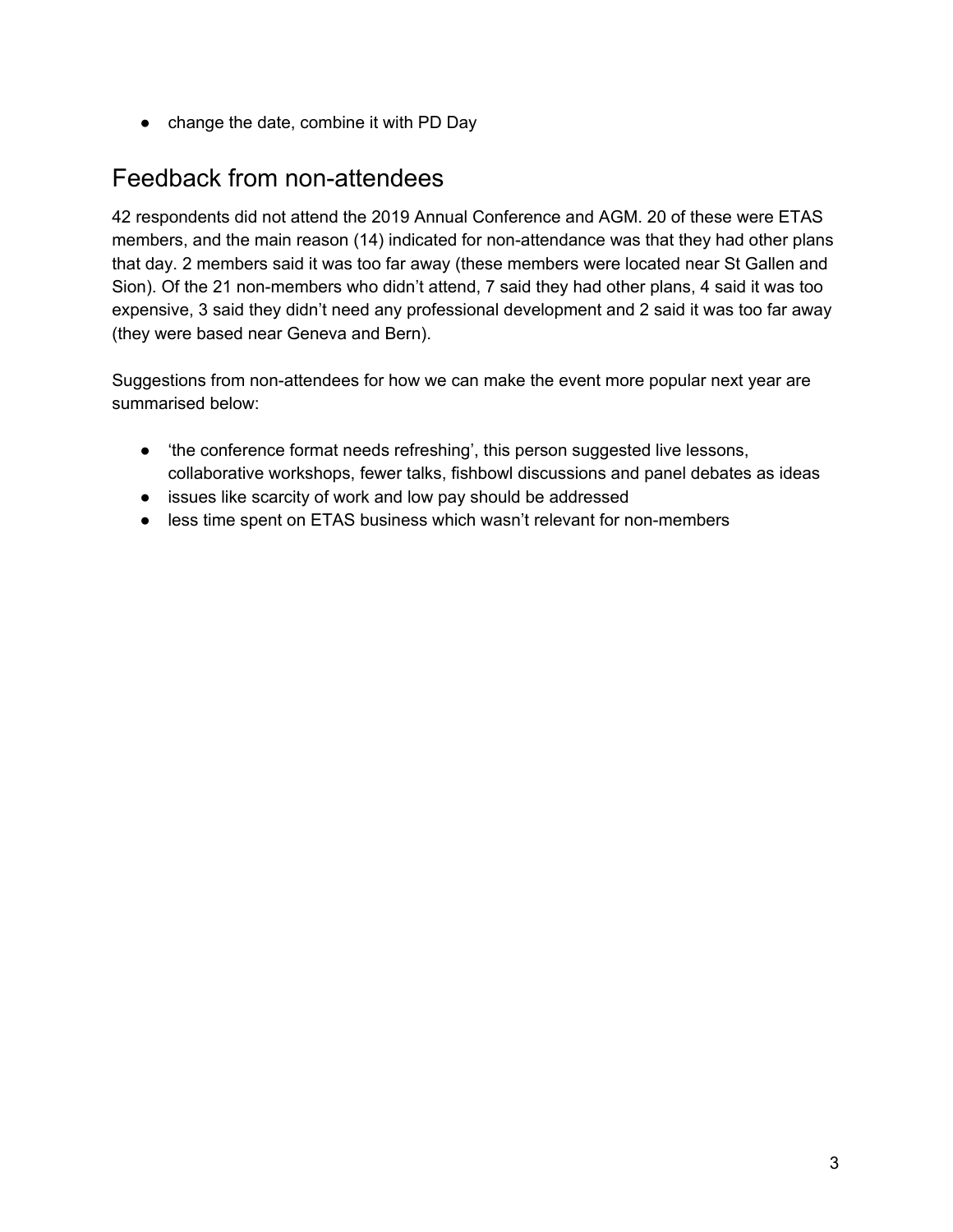## <span id="page-4-0"></span>3: How important are teachers associations are for English teachers in Switzerland?

Answers to this question were given out of 5, with 5 being extremely important. In the charts below, the dark purple area indicates the responses of the mentioned sub-group, while the light purple area indicates the results for all respondents. The average is given below the image.



#### <span id="page-4-1"></span>Responses of members and non-members

### <span id="page-4-2"></span>Response by age

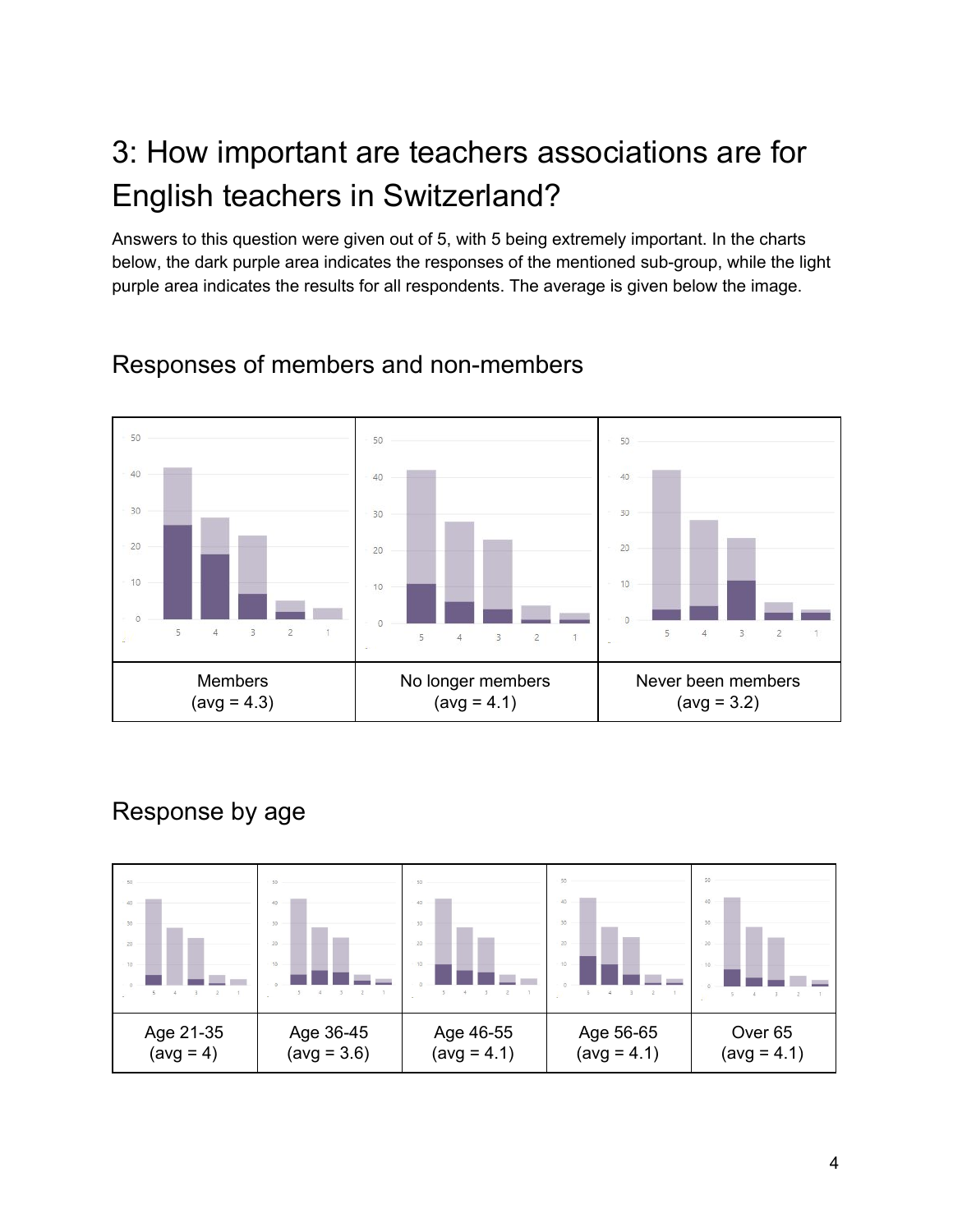

### <span id="page-5-0"></span>Response by primary teaching environment

#### <span id="page-5-1"></span>Why did you say, '5, teachers associations are extremely important'?

- sharing, being part of something, having opportunities to discuss things with colleagues, teaching can be lonely otherwise, networking, socialising, exchanging ideas and experiences, supporting each other
- CPD, keeping up to date with latest trends and theories, professionalism, mentorship, peer feedback, lifelong learning
- as a means of lobbying for certain issues (pension schemes for freelancers)

### <span id="page-5-2"></span>Why did you say, '4, teachers associations are very important'?

- being part of a community, beating isolation, meeting in person, socialising, supporting and encouraging each other, contact with other teachers, networking
- workshops, professional development, exchanging ideas, finding new ideas, access to new materials and resources

### <span id="page-5-3"></span>Why did you say, '3, teachers associations are somewhat important'?

● a feeling that things/times are changing, feedback, events are better than 7-8 years ago, there are other CPD opportunities in Switzerland, state school teachers have their own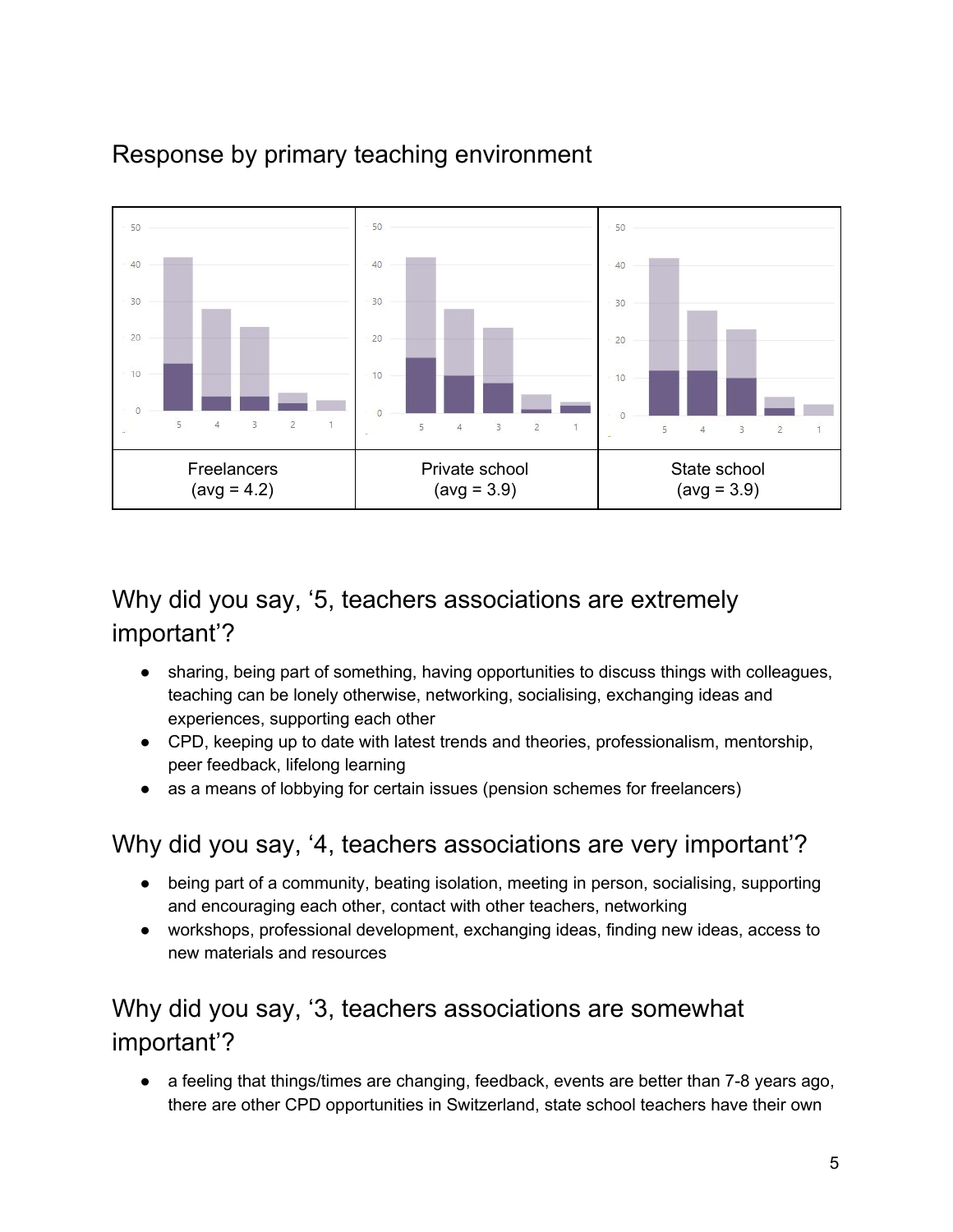training to do, some teachers just aren't interested in CPD, a monolingual conference may be intimidating for non-native speakers

- good for networking
- *Unedited response:* 'I think associations such as these are important; however, I would like to see more practical information/resources/support for independent teachers. (Information/support about setting up a teaching business, how to best obtain clients, what to charge, etc.) More information about different professional channels available would also be appreciated (how to get into a school system, how to become involved with publishers, how to be an exam proctor...) There's a wealth of information within ETAS membership, but while I was a member, I didn't feel like it was being shared formally. Events tended to be specific to course content and teaching methods, rather than to the profession as a whole.'

### <span id="page-6-0"></span>Why did you say, '2, teachers associations are not very important'?

- you can get information/training online and for free
- people just don't have time

### <span id="page-6-1"></span>Why did you say, '1, teachers associations are not at all important'?

- teachers need associations to stand up for their rights and name bad employers
- CPD is available for free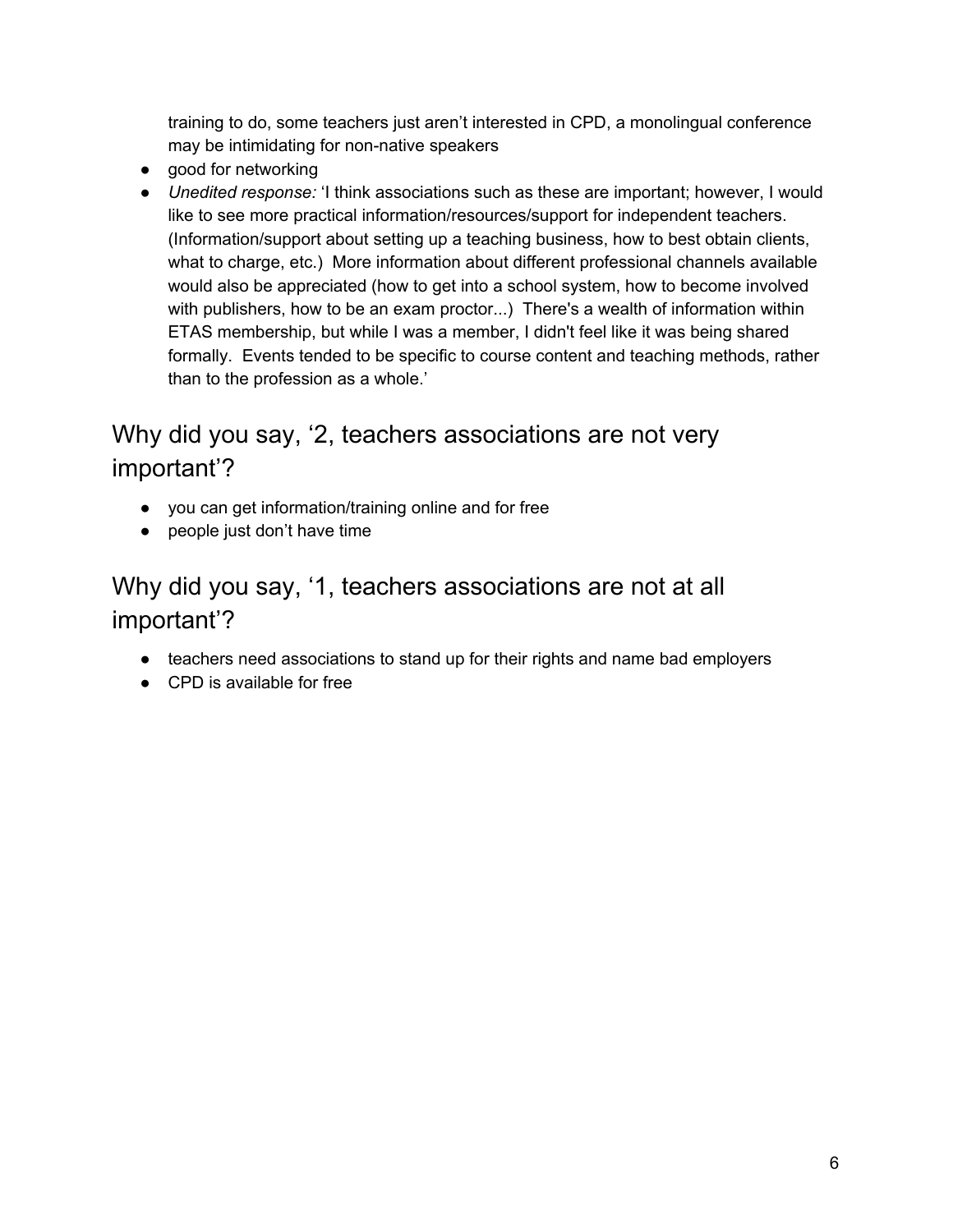## <span id="page-7-0"></span>4: What are the biggest benefits of membership?

Overall, 34 of 52 member respondents said high-quality professional development was one of the main benefits of membership, 9 said interesting articles, 4 developing relationships, 2 finding inspiration and 1 mentioned the IATEFL discount.

### <span id="page-7-1"></span>5: Why aren't you a member?

There were only a few responses to this question. They have been grouped by the type of school where the respondent teaches.

#### <span id="page-7-2"></span>Freelance and self-employed teachers

There were two responses each for 'It's not relevant to me', 'I found another place to get CPD', and 'There were no events near me'. There was one response for each of 'My needs changed', 'It didn't feel meaningful', 'It just doesn't seem worth it' and 'The events I attended were poor quality'.

#### <span id="page-7-3"></span>Private school teachers

There were 5 responses for 'It's too expensive', 4 for 'My needs changed' and one response each for 'It's not relevant to me', 'It just doesn't seem worth it', 'I don't find the events and workshops interesting', 'It doesn't focus enough on academic/research issues', and 'The events I attended were poor quality'.

#### <span id="page-7-4"></span>State school teachers

5 respondents selected 'Other' and primarily mentioned lack of time in their comments. 3 people chose 'There were no events near me', 2 said 'It's not relevant to me' and 'My needs changed', one said 'I found another place to get CPD', 'It didn't feel meaningful' and 'It's too expensive'.

#### <span id="page-7-5"></span>What changes would make you want to be a member?

Of 45 non-member respondents, 13 said 'lower fees', 11 said 'more events in my area', 3 said 'better speakers at events', 1 said 'more academic focus', 1 'monthly payment option', 1 'more networking events'. Men were more interested in fees, women in location of events. Other suggestions were that we should have debates, and we should act like a union.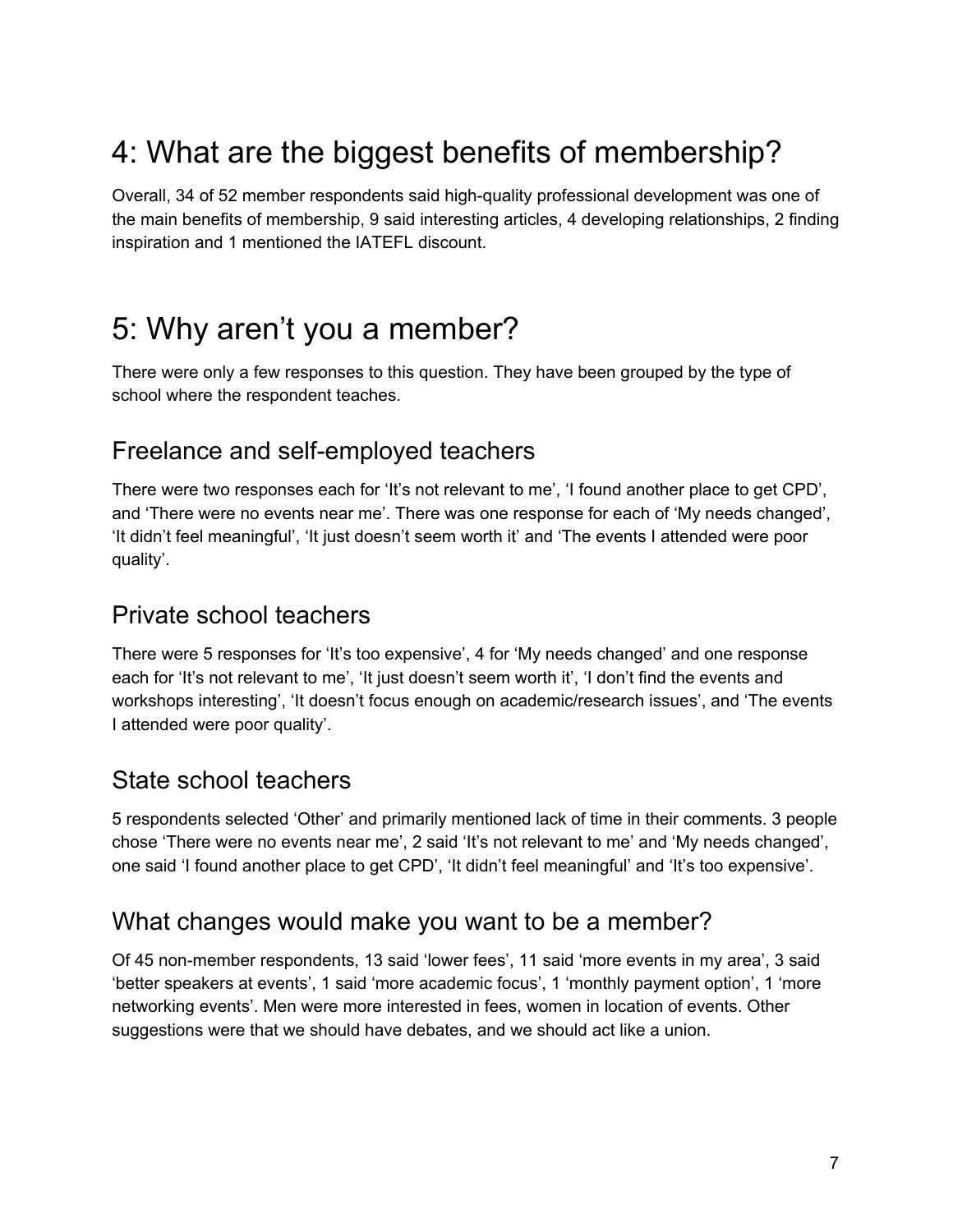## <span id="page-8-0"></span>6: What is the most important change ETAS has to make to be attractive to other English teachers in Switzerland?

<span id="page-8-1"></span>Below is a summary of free responses to this question.

#### Suggestions from non-members

<span id="page-8-2"></span>**Freelancers** 

- be cheaper
- discourage marketing pitches at workshops/events

#### <span id="page-8-3"></span>Private school teachers

- reach out to CLIL teachers, not just language teachers
- be a union
- more networking events

#### <span id="page-8-4"></span>State school teachers

- trial rates for new members
- lower workshop prices
- guest rate at events
- more practical workshops
- better outreach in the state schools in local languages
- group for university teachers

#### <span id="page-8-5"></span>Suggestions from our members

#### <span id="page-8-6"></span>**Freelancers**

- more articles and resources for new teachers
- promote networking more effectively and on different online channels
- more publicity targeting state schools
- shorter events (no more two day Annual Conference)
- lowering membership fees by not printing the journal
- use the website to build a community
- be more active in other linguistic regions in Switzerland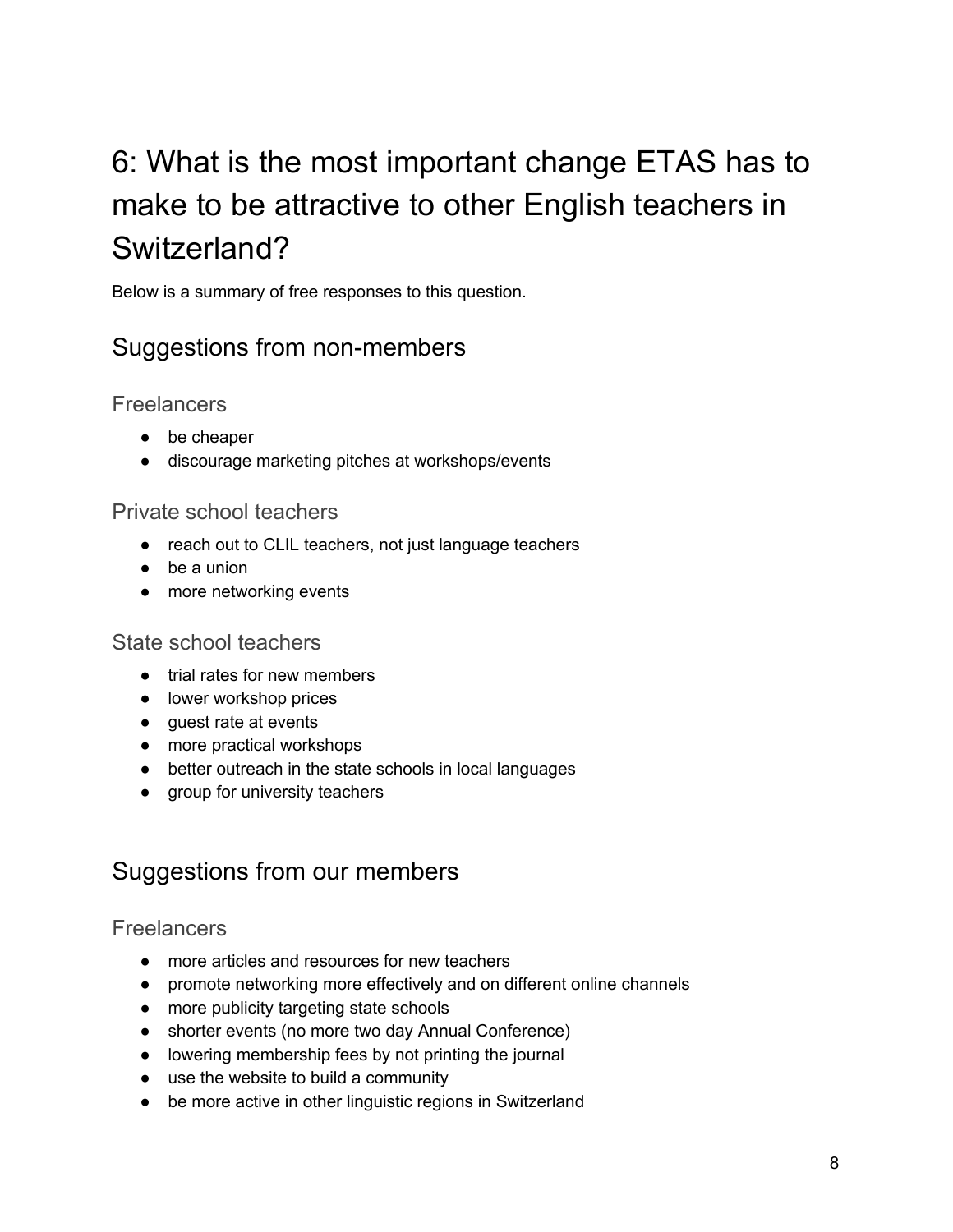● changing the perceived image of ETAS as middle-aged ladies wearing glasses on a chain

#### <span id="page-9-0"></span>Private school teachers

- more publicity, more visibility, more outreach to private schools, public advertising
- $\bullet$  offer webinars  $(x3)$
- smaller local events
- offer help to freelance teachers
- have more for newly qualified teachers
- have more practical articles in the newsletter (Journal?), something people can photocopy and use
- move to focused conference formats with 3-4 plenary speakers on that topic
- establish a vision and find followers

#### <span id="page-9-1"></span>State school teachers

- raising the profile of ETAS and improving the reach of our marketing, people just haven't heard of us
- marketing, publicity, especially in public schools
- lower fees
- clarify our offerings for state school teachers
- make a tertiary teaching SIG
- bring back regional reports in the journal
- encourage state schools to set up their own events
- have a moderated chat room (members-only Facebook group?) and have a member of the National Council in charge of answering questions each week

## <span id="page-9-2"></span>7: Discussion

Two things seem especially noteworthy for member recruitment. First, the most common reason people gave for going to the Annual Conference was 'I always go to ETAS events'. Second, the responses of people who rated the importance of teachers associations 4 or 5 in section 3 mentioned community, togetherness, beating isolation, finding support and encouragement and avoiding loneliness. These responses show that our members and ex-members think teachers associations in general are much more important than people who have never been members. Together, these results suggest that our members do not primarily attend events for the speakers and workshops, but to feel part of something. Perhaps people who have never been members do not understand this about our members and why ETAS is so important to us. The reasons why people are not members reflect this sentiment, especially 'It's not relevant to me'